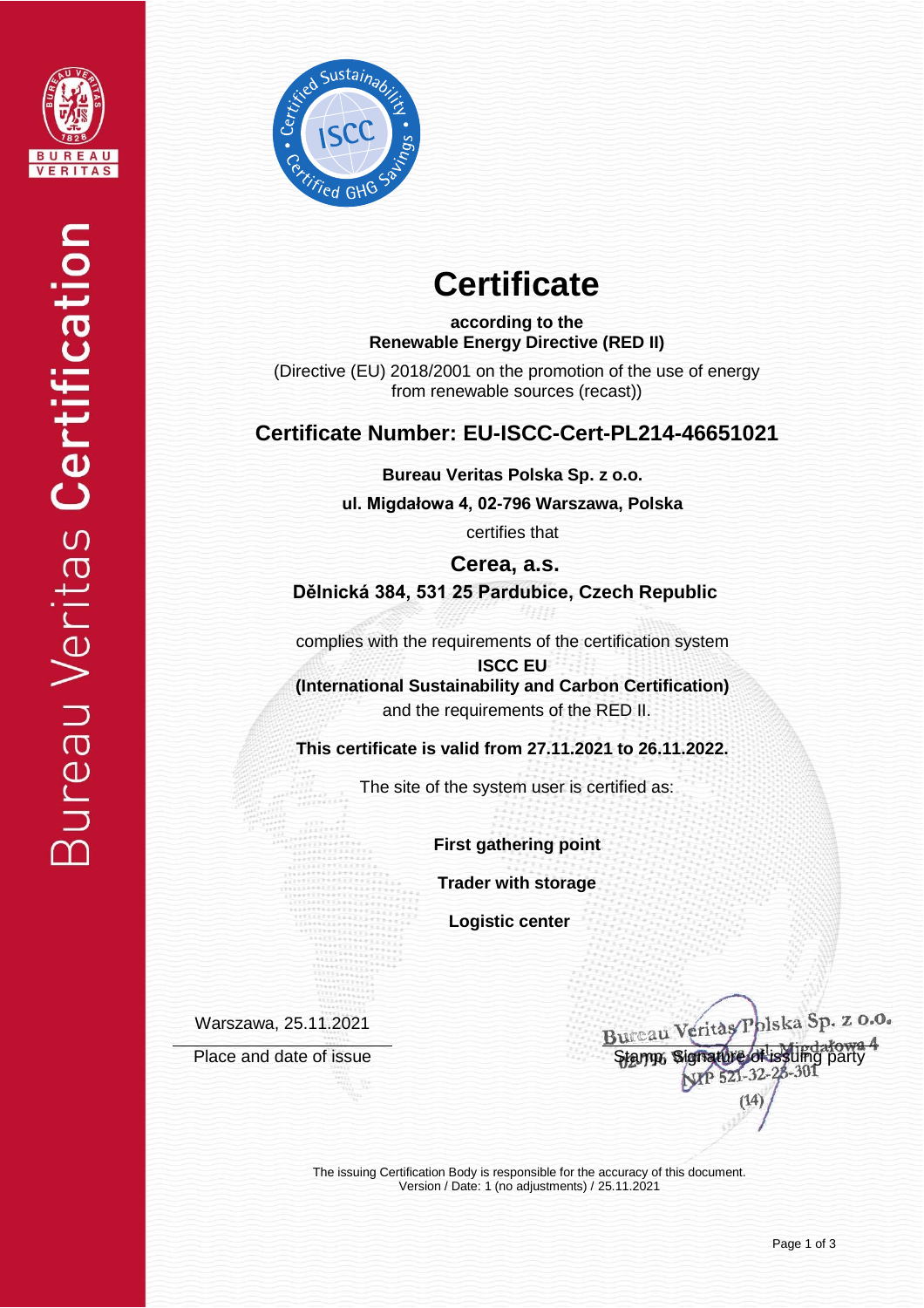



## **Annex to the certificate:**

#### **Sustainable materials handled by the certified site**

(This annex is only applicable for material handled under the scopes: farm/plantation, point of origin, central office (farm/plantation or point of origin), first gathering point, processing unit (any type) but **not** for material that is only traded and/or stored)

This annex is only valid in connection with the certificate:

#### **EU-ISCC-Cert-PL214-46651021 issued on 25.11.2021**

|                                                                                                                                                                                                                                                          | Input material                                                                                                                                                                                                                                                                                                                                                                                                          | <b>Output material</b> | <b>GHG</b><br>option <sup>1)</sup>                                                                          | <b>ISCC EU</b><br>waste<br>process<br>applied $^{2)}$ | SAI/FSA <sup>3)</sup> |  |  |  |
|----------------------------------------------------------------------------------------------------------------------------------------------------------------------------------------------------------------------------------------------------------|-------------------------------------------------------------------------------------------------------------------------------------------------------------------------------------------------------------------------------------------------------------------------------------------------------------------------------------------------------------------------------------------------------------------------|------------------------|-------------------------------------------------------------------------------------------------------------|-------------------------------------------------------|-----------------------|--|--|--|
| Rapeseed / canola<br>Corn / Maize<br>Wheat                                                                                                                                                                                                               |                                                                                                                                                                                                                                                                                                                                                                                                                         | Rapeseed / canola      | $1 + 3$                                                                                                     | no                                                    | N.A.                  |  |  |  |
|                                                                                                                                                                                                                                                          |                                                                                                                                                                                                                                                                                                                                                                                                                         | Corn / Maize           | $1 + 3$                                                                                                     | no                                                    | N.A.                  |  |  |  |
|                                                                                                                                                                                                                                                          |                                                                                                                                                                                                                                                                                                                                                                                                                         | Wheat                  | $1 + 3$                                                                                                     | no                                                    | N.A.                  |  |  |  |
| Soybean                                                                                                                                                                                                                                                  |                                                                                                                                                                                                                                                                                                                                                                                                                         | Soybean                | 1                                                                                                           | no                                                    | N.A.                  |  |  |  |
|                                                                                                                                                                                                                                                          |                                                                                                                                                                                                                                                                                                                                                                                                                         |                        |                                                                                                             |                                                       |                       |  |  |  |
| 1)                                                                                                                                                                                                                                                       | 1: Default value                                                                                                                                                                                                                                                                                                                                                                                                        |                        |                                                                                                             |                                                       |                       |  |  |  |
|                                                                                                                                                                                                                                                          | 2: Actual value                                                                                                                                                                                                                                                                                                                                                                                                         |                        |                                                                                                             |                                                       |                       |  |  |  |
|                                                                                                                                                                                                                                                          | 3: NUTS 2 value or "NUTS2-equivalent" value. A "NUTS2-equivalent" value is a GHG value for cultivation in a "NUTS2-<br>equivalent" region of a country outside the European Union (values are implemented by the European Commission). Option 3<br>is only applicable for the level of cultivation, i.e. for first gathering points, farms/plantations, central offices (group of farms or<br>independent smallholders) |                        |                                                                                                             |                                                       |                       |  |  |  |
| 2)<br>Yes: The raw material meets the definition of waste or (processing) residue according to the RED II                                                                                                                                                |                                                                                                                                                                                                                                                                                                                                                                                                                         |                        |                                                                                                             |                                                       |                       |  |  |  |
|                                                                                                                                                                                                                                                          |                                                                                                                                                                                                                                                                                                                                                                                                                         |                        | No: The raw material complies with the relevant sustainability criteria according to Art. 29 (2)-(7) RED II |                                                       |                       |  |  |  |
| 3)                                                                                                                                                                                                                                                       | Farm Sustainability Assessment (FSA) was developed by the Sustainable Agriculture Initiative (SAI)                                                                                                                                                                                                                                                                                                                      |                        |                                                                                                             |                                                       |                       |  |  |  |
|                                                                                                                                                                                                                                                          | SAI Silver Compliance: ISCC Compliant material can be claimed as "Equivalent to FSA 2.1 Silver"                                                                                                                                                                                                                                                                                                                         |                        |                                                                                                             |                                                       |                       |  |  |  |
| SAI Gold Compliance: ISCC Compliant material incl. add-on SAI Gold can be claimed as "Equivalent to FSA 2.1 Gold"<br>The issuing Certification Body is responsible for the accuracy of this document.<br>Version / Date: 1 (no adjustments) / 25.11.2021 |                                                                                                                                                                                                                                                                                                                                                                                                                         |                        |                                                                                                             |                                                       |                       |  |  |  |